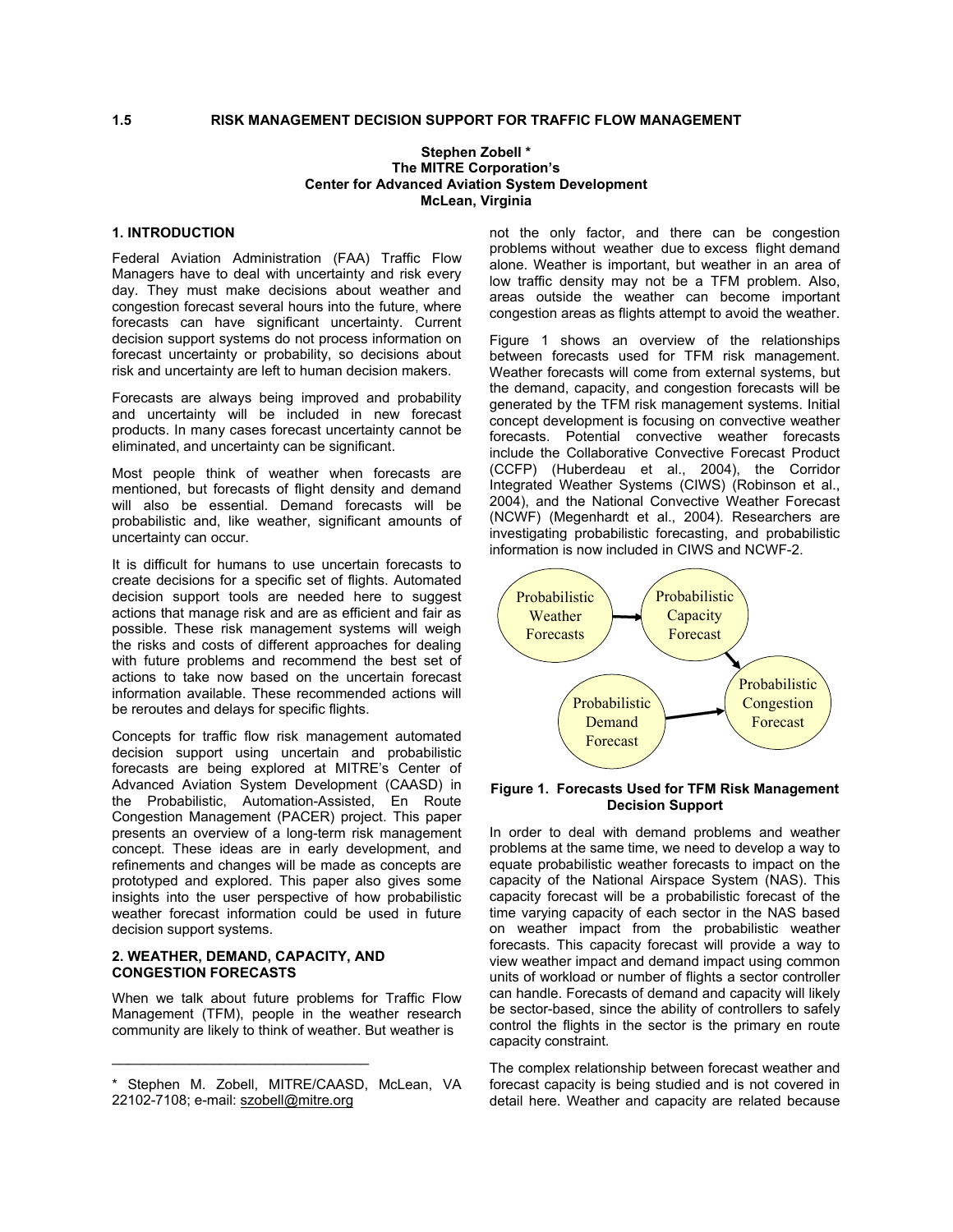the presence of weather can decrease the number of flights controllers can safely manage. Weather can concentrate flights into a smaller airspace, decreasing options and increasing sector complexity. Pilots may make last minute requests to avoid weather, increasing controller workload and decreasing the predictability of what flights will do. While we can say for sure that the presence of convective weather can decrease capacity, there is much about the effect of weather on capacity that is not well-understood, and more research is needed.

The demand forecast will be a probabilistic forecast of the time varying traffic demand in each sector. Traditionally, demand has been measured as the predicted peak number of flights in the sector within a 15 minute interval. More advanced demand concepts are also being researched, where the measure of demand could more accurately reflect the complexity and workload for controllers, and one flight may have more impact on demand than another, if the flight is expected to require more controller attention. Probabilistic demand forecasts have been studied extensively (Masalonis et al., 2004, Wanke et al., 2004, Wanke et al., 2003) and have been implemented in the PACER prototype.

Finally, the congestion forecast will provide probabilistic time varying chance of congestion for each sector based on demand/capacity imbalance. This will be derived by convolving the demand and capacity forecasts. This provides warning of the possibility of future problems that could lead to sector controller overload.

Figure 2 shows a concept graph of the forecast demand and capacity for one sector. The example is for sector ZID78, a high altitude sector in western Ohio controlled by Indianapolis Center. ZID78 is roughly 100 nm by 75 nm and controls flight levels from 31,000 ft to 36,900 ft. Examples of other sector sizes and shapes can be seen in the red and yellow highlighted areas in Figure 3.

The capacity forecast is shown as the blue background graph in Figure 2. This is where the weather impact will be reflected, and we can see that weather will start to impact the sector about 1 hour into the future. The range or spread of the blue bars represents the probability curves for each 15 minute interval into the future. These could also have been shown as box and whisker charts, but this simplified graph shows the capacity, demand, and congestion forecasts all at once. The y-axis is in units of demand, initially predicted flight counts. The top of the blue graph represents the 30% likely capacity, where capacity is 30% likely to be more than this value. Capacity is 80% likely to be higher than the bottom of the blue graph, and there is a blue marker in the middle for 50%.

Under normal circumstances and when weather is not a factor, the capacity of a sector is expected to remain constant and deterministic. The effect of weather is shown by the dip in capacity and the increasing uncertainty over time. If the forecasts stop predicting weather for the sector in the future, the uncertainty will decrease and capacity will again become more deterministic.



**Figure 2. Forecast Capacity, Demand, and Congestion for One Sector**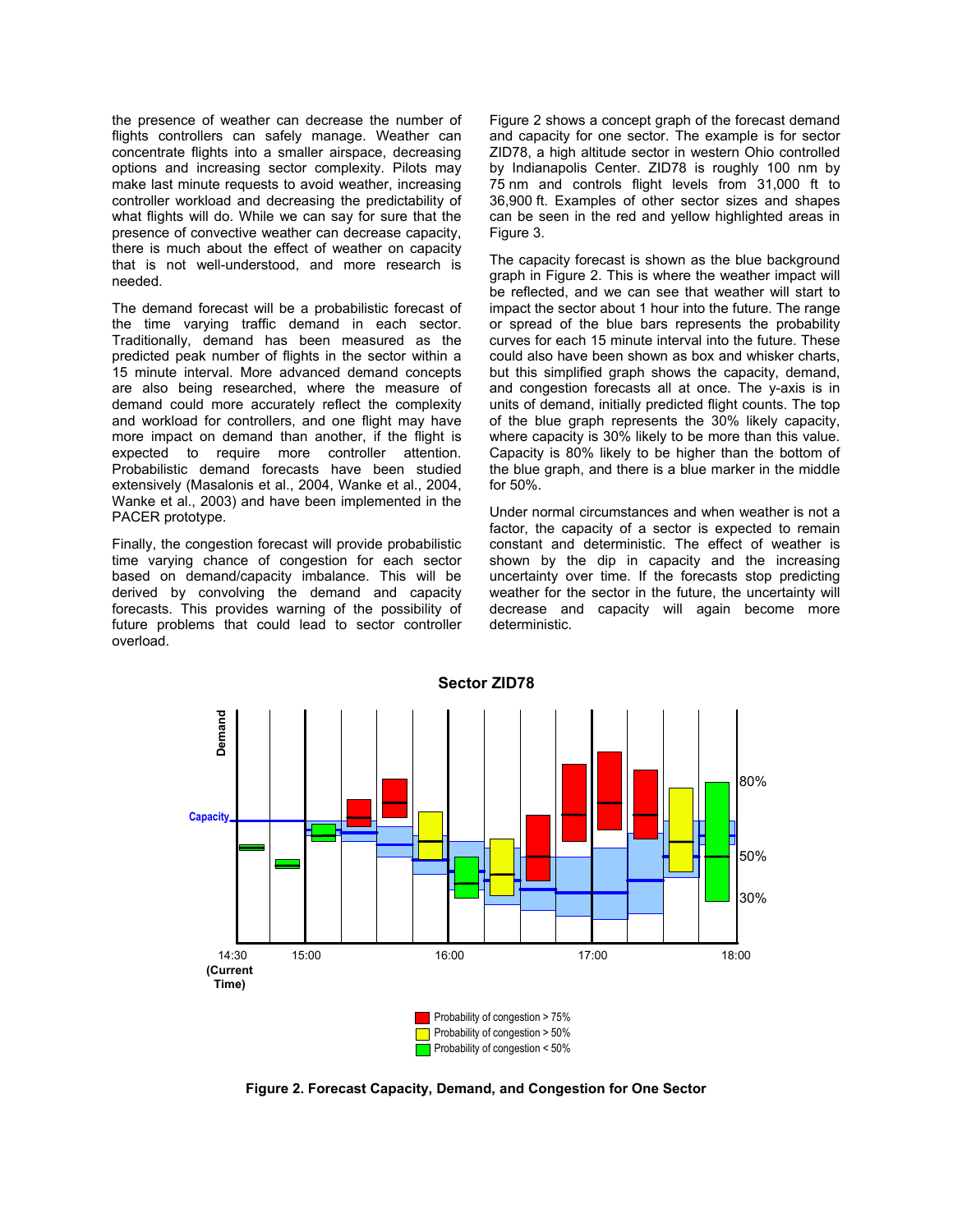The demand forecast is shown as green, yellow, and red rectangles, where the color represents congestion and is described later. The top of the rectangle represents the 80% demand, where there is an 80% chance the demand will be less than this level. Most of the time demand uncertainty will increase with time, as shown by the larger demand rectangles with larger lookahead times. Demand will be based on predictions of flight trajectories using flight plans, Rapid Update Cycle winds, and historically flown routes. Uncertainty in the demand forecasts will come from departure delays, cancelled flights, late flight additions, and late changes to routes and schedules.

The congestion forecast is shown by the green, yellow, and red colors. Green means the probability of congestion is below 50%, yellow is from 50% to 75%, and red is above 75%. Congestion is the possibility of demand exceeding capacity and will be derived by convolving the demand and capacity forecasts.

The cutoff percentages used in Figure 2 (30%, 50%, 80%, etc.) are examples, and the implementation in the PACER prototype will allow the use of other thresholds for displaying these charts. This concept graph may contain too much detail for many TFM decisions, especially if there are many sectors with future congestion problems. However, these graphs are useful to help concept developers understand the forecasts of demand, capacity, and congestion and what information risk management systems will need to use.

# **3. RISK MANAGEMENT CONCEPT**

TFM risk management decision support systems will continuously monitor probabilistic forecasts and automatically identify times and places with future risks of congestion and will automatically recommend actions to manage those risks. The recommended actions will be specific reroutes and delays for specific flights.

When the probability of future congestion is low, the best action is often to do as little as possible now and reevaluate when more accurate demand and weather forecasts are available. Deciding to do as little as possible now helps avoid delays and reroutes that turn out to be unnecessary. Deferring action also allows more time for airlines and other flight operators to make their own risk management decisions and self-manage congestion problems. Allowing flight operators to make decisions whenever possible is one goal of TFM risk management, since many decisions depend on factors only known to flight operators, such as economics and scheduling of crews and equipment.

There are exceptions where action should not be deferred to wait for better information. These include:

1. Cases in which the likelihood of sector congestion is high. In these cases, there is little benefit to deferring action, even if it is possible to wait and still solve the congestion problems at a later time. The advantages of users

knowing what TFM actions are needed will usually outweigh the small chance that those actions will be unnecessary.

2. Cases in which, if action is not taken now, there will no longer be sufficient flexibility to manage the congestion in the future should it occur.

Examples of the first case of highly likely congestion may include the time periods when the demand boxes are red in Figure 2. The actions that the risk management decision support will recommend should take some flights out of these sectors at these congested times by either delaying flights to later time periods, or rerouting flights into different sectors. Many of the flights will be left alone and allowed to enter the sector. These flights can have a risk of encountering weather, but that risk should be managed by the flight operator, and they should find alternate routes if the risks are deemed too high. TFM should only remove flights from a sector when the flight density in the sector is estimated to be too high for controllers to safely manage, given the forecast weather impact in the sector.

The second case of whether sufficient flexibility exists to manage congestion in the future is focused on the options available to solve congestion, and when in the future options will be lost or diminished. An example of flexibility for one flight is the option to hold the flight on the ground. This flexibility decreases as the departure time approaches, and at some point the option to hold the flight is no longer available.

An example of diminished flexibility is comparing rerouting a flight at the current position to avoid a congested area, or waiting for better forecasts and rerouting the flight at a later time, if necessary. In the majority of cases, waiting to reroute will involve sharper turns and longer reroutes for a flight than turning earlier. Waiting too long to reroute may leave no viable reroute options, either because the flight has insufficient fuel for the longer route, or the flight has moved to a place where reroutes around the congestion area are blocked by other congested sectors.

When the TFM risk management system decides that action is needed, in many cases the risk has been known for a while and flight operators have had a chance to consider taking action themselves. An exception could be when forecasts are rapidly worsening. When forecasts changes are minor, the recommended actions will likely be a few at a time and spread out over time. The system may recommend four flight plan changes now, and 10 minutes later recommend another six changes.

These recommended flight plan changes are delays and reroutes for specific flights. This set is called the action flights. Determining a small specific set of flights to act on now from among the many flights in a sector is a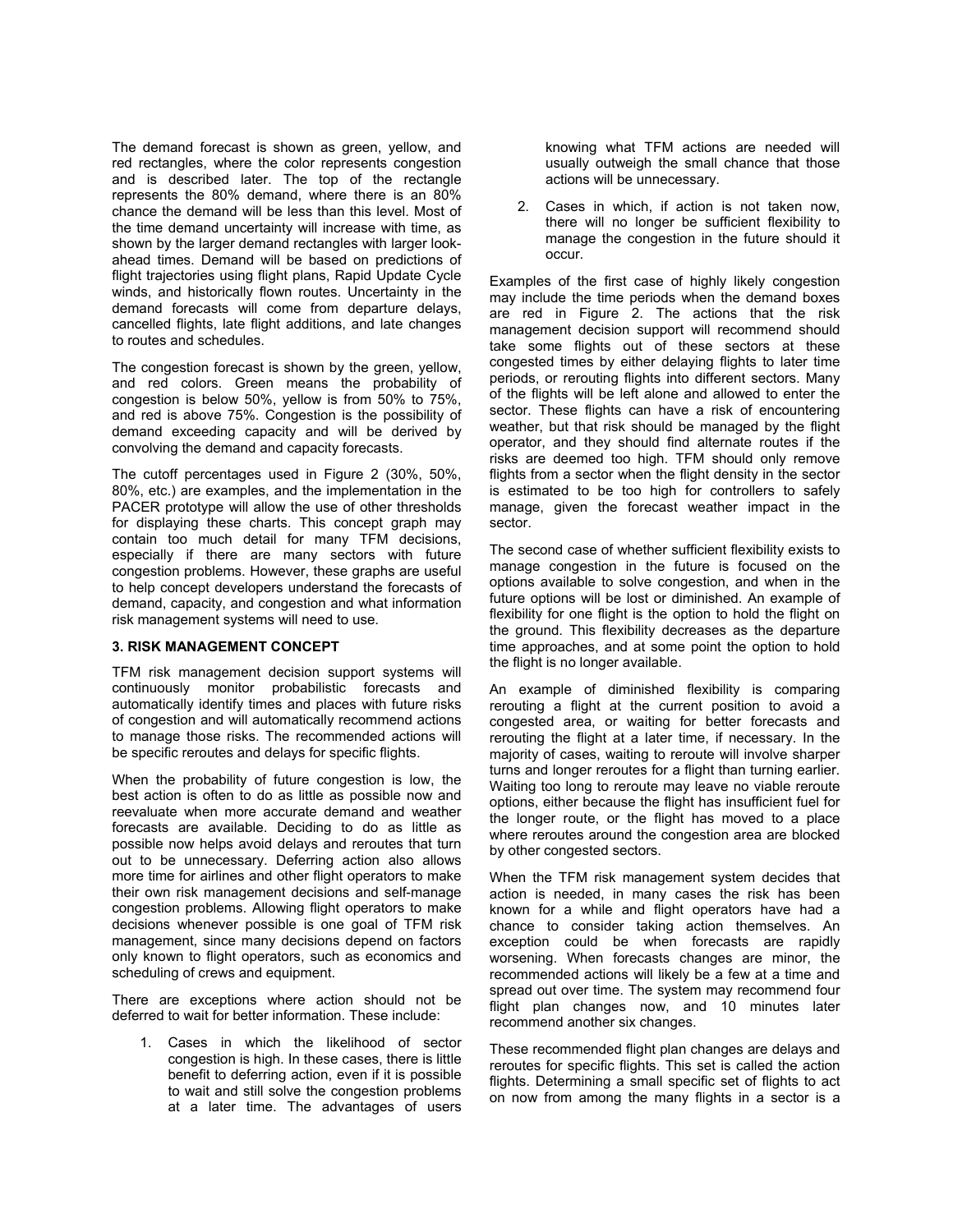difficult decision. Many factors have to be considered, including whether the recommended actions are distributing delays unfairly. Detecting all cases of unfair distribution can be difficult for automation, and human decision makers may have to assist. If decision makers think the recommended risk management actions are unfair or problematic, the decision support tools will have the ability to run what-if scenarios with different settings before TFM approves one of the recommended action flight sets. The types of changes allowed for what-if scenarios will include the ability to exempt individual flights from reroutes or delays, and the ability to change parameters to make the risk management calculations more or less proactive.

In addition to the action flights, there are many other flights that have a risk of future action. These are called deferred flights. Airlines and flight operators will be able to see their flights that are candidates for deferred action. The notification that a flight is at risk will include estimates of the probability that the flight will become an action flight later if no changes are made for the flight.

When an airline is notified that they have action and deferred flights, they can investigate alternative routes and schedules. For action flights, the airline may look for other routes and schedules if they are not satisfied with the TFM accepted reroutes and delays. For deferred flights, the airline may want to trade longer flying time for less risk, and plan their flights through sectors that are predicted to have lower traffic levels than the problem areas.

Figure 3 shows an example of a flight with risk of delays. A flight is scheduled to fly from Dallas to Newark on the northern green route through several sectors colored coded yellow and red for forecast congestion. The airline has been warned there is a 50% risk of future delays and reroutes for the flight. The airline can search for alternatives or have automation systems present options. One option is to reroute on the southern route with 13 minutes additional flying time. This reduces the risk to 20%. Another option is to delay departure for 45 minutes and stay on the original route. This reduces the risk to 40%. The airline can choose to fly the original flight plan and accept the risk, or may prefer to accept additional delays and fuel costs to reduced risk.

Additional concepts are being explored to allow an airline to decrease delays on priority flights by adding delays to less important flights. These concepts are analogous to swapping techniques used for Ground Delay Programs (GDPs). Concepts are also being explored to handle capacity opening up, either due to decreased severity in forecasts, such as reduced chance of weather, or reduced demand due to cancellations or flights rerouting around a congested area. These concepts are analogous to compression in GDPs. The techniques used for airline collaboration in GDPs (Chang et al. 2001) are good starting points for exploring en route collaboration and congestion management, but the en route domain will be far more difficult to manage.



**Figure 3. Flight Planning Options to Reduce Risk**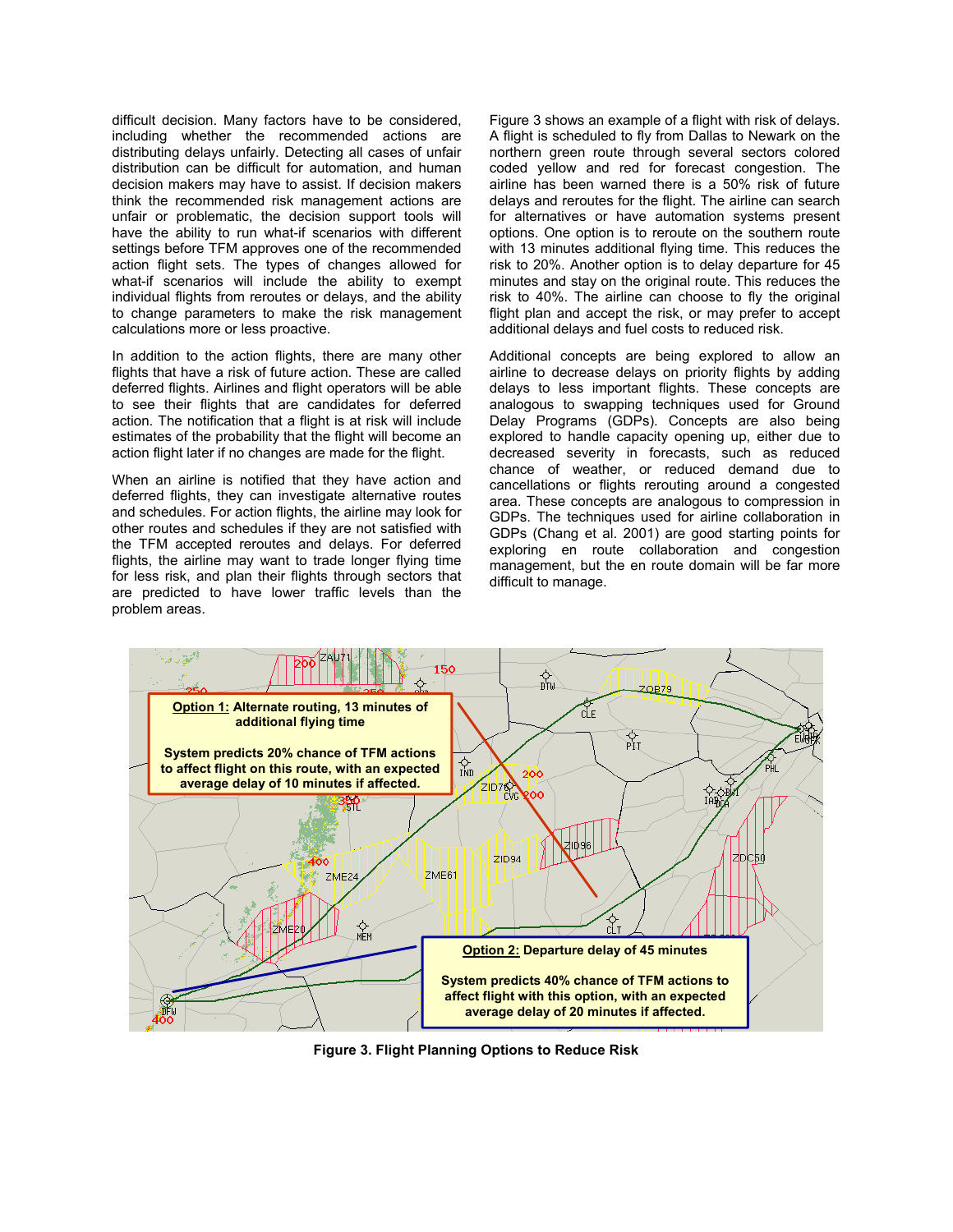## **4. SUMMARY OF EXPECTED FEATURES AND BEHAVIORS OF TFM RISK MANAGEMENT SYSTEMS**

Many of the implementation details have to be worked out for the concepts presented here, and in some cases there are several implementation approaches. But any implementation of risk management decision support systems to support this concept will be expected to have the following key features and behaviors:

- Use of probabilistic weather and demand forecasts that quantify uncertainty,
- Periodic reevaluation and partial solutions with the tendency to recommend a few actions at a time,
- Tendency to defer decisions on many flights when forecasts are uncertain, provided there is sufficient flexibility to manage forecast problems at a later time,
- Tendency to hold future flexibility in reserve as a hedge against a possible pessimistic future,
- Airlines and flight operators are given as much time as possible to make their own decisions,
- Flight operators have access to the probabilistic weather demand, capacity, and congestion forecasts and to warnings of the risk of future action for their flights,
- Flight operators have the ability to run what-if evaluations of alternative routes and schedules for their flights, and see the risks and acceptability of the alternatives,
- When a flight plan is filed, quick feedback will be available on whether the flight is at risk for future TFM action or is an unacceptable plan because the flight will enter sectors that are already congested.

# **5. IMPLEMENTATION APPROACHES**

One approach to implementing TFM risk management decision support systems would be to apply formal decision analysis. This approach may yield the most optimal and efficient results in terms of delays and impacts on flights. Although deferring decisions, recommending minimal reroutes and delays at any time, and holding flexibility in reserve may not be explicitly coded as goals of this risk management approach, these behaviors and the other behaviors of risk management that have been discussed are likely outcomes.

There are difficult problems to overcome to implement formal decision analysis techniques. First, costs have to be assigned for many factors, and in many cases these costs are difficult to quantify. Another problem is that optimized solutions can be time consuming to calculate.

Spending extra time to produce more optimal results may sometimes be a bad approach, because the changes to the forecasts of demand and weather during the calculation may have a larger impact than any gains from additional optimization. Also, slow processing reduces the opportunities for decision makers to try alternative approaches. Additionally, many important factors are difficult to determine in a TFM risk management system, such as the constraints and costs on the airlines and flight operators. These factors can be very dynamic and hard to capture and provide to the automation. Any information flight operators can provide to the automation can be helpful, but we expect there will always be important factors that the automation does not know about. In this case, any speed increase in making decisions can outweigh the advantages of a slower but more highly optimized decision that is based on a subset of the important factors.

The PACER project is investigating proposals for faster risk management processing. A fast decision support tool will allow decision makers to try different alternative approaches to search for the most acceptable solutions that adequately manage risk. One approach relies on an ability to look at forecasts optimistically and pessimistically. Looking at a forecast optimistically will mean that we assume the outcome will be towards the best case prediction of the forecast. The optimistic analysis is used to identify nearly inevitable future problems, for which intervention is almost certainly required.

The pessimistic analysis is used in conjunction with a simulation of running the clock forward in time and moving the traffic and weather forward according to the forecasts. How far into the future will be determined through experimentation, but this will likely be from 5 to 30 minutes. If the pessimistic future can still be managed in this simulated future, then we can assume that it is safe to wait and check again later, if something needs to be done. If the problems cannot be managed in the simulated future, then we know that some actions need to be taken now, and there will be insufficient flexibility to handle problems if we wait. The details of this approach are complex, and have not yet been completely worked out.

# **6. CONCLUDING REMARKS**

Forecast uncertainty will always be present and cannot be completely eliminated. These uncertain forecasts include weather and demand forecasts based on predictions of flight traffic. TFM risk management decision support systems are being developed to deal with forecast uncertainty provided the level of uncertainty is included in the forecast products. When forecasts are uncertain, attempting a full solution for future congestion will lead to large and unnecessary delays if the congestion does not develop as the forecasts predicted. TFM risk management decision support systems will constantly monitor weather and demand forecasts and may recommend slow changes to flight traffic over time to manage risks. When there is sufficient flexibility to solve congestion at later times, the